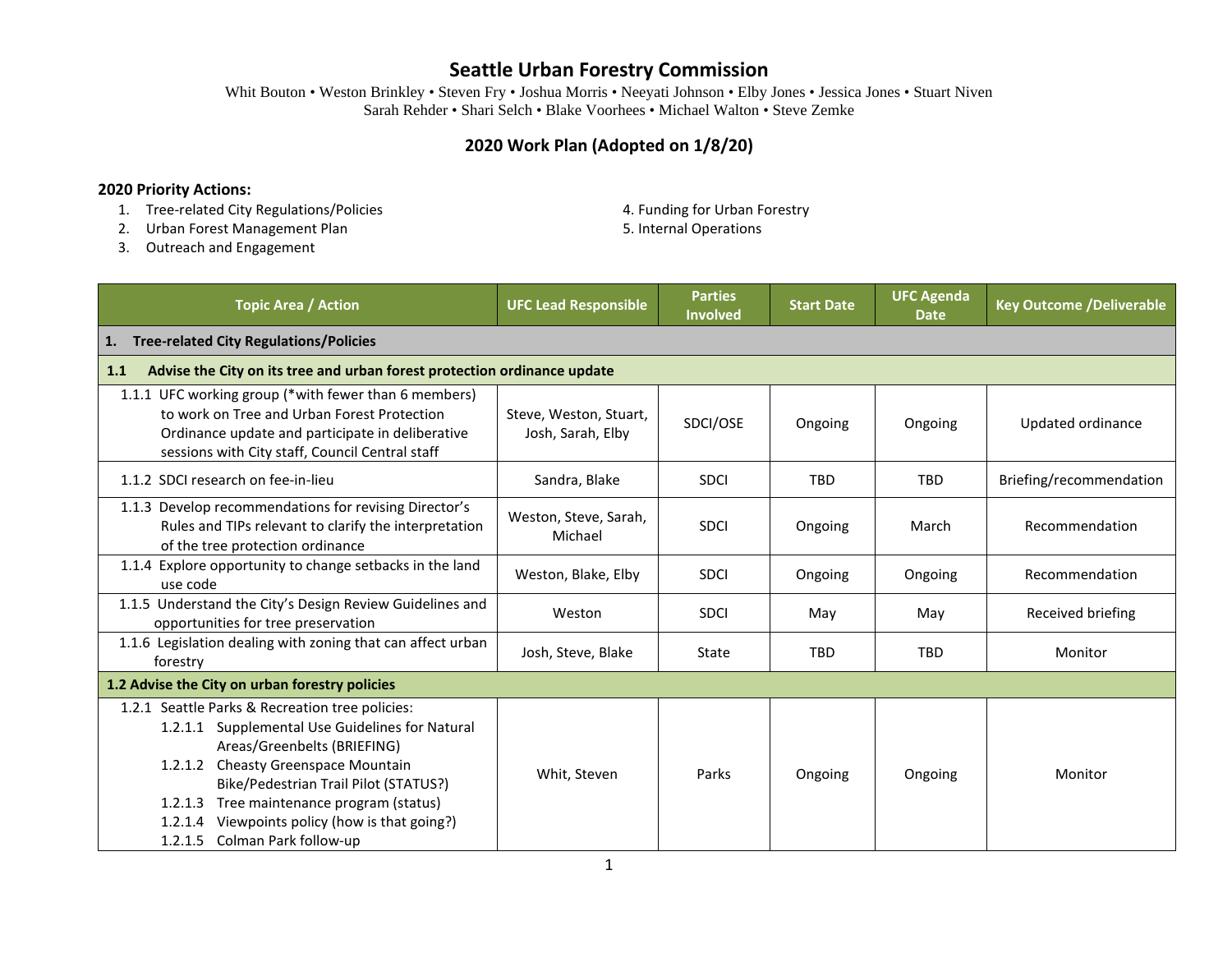Whit Bouton • Weston Brinkley • Steven Fry • Joshua Morris • Neeyati Johnson • Elby Jones • Jessica Jones • Stuart Niven Sarah Rehder • Shari Selch • Blake Voorhees • Michael Walton • Steve Zemke

### **2020 Work Plan (Adopted on 1/8/20)**

| <b>Topic Area / Action</b>                                                                                                                                                     | <b>UFC Lead Responsible</b>       | <b>Parties</b><br><b>Involved</b> | <b>Start Date</b> | <b>UFC Agenda</b><br><b>Date</b> | <b>Key Outcome /Deliverable</b>    |  |
|--------------------------------------------------------------------------------------------------------------------------------------------------------------------------------|-----------------------------------|-----------------------------------|-------------------|----------------------------------|------------------------------------|--|
| 1.2.2 Explore opportunities for tree planting in industrial<br>areas: Port of Seattle, Freight Advisory Board; SDOT                                                            | Whit, Steven, Michael             | Port of Seattle                   | <b>TBD</b>        | <b>TBD</b>                       | <b>Build Relationship</b>          |  |
| 1.2.3 Follow up on recommendation for increased<br>coordination between SDOT and SCL on tree<br>maintenance and pruning cycles.                                                | Whit, Sandra                      | UF IDT                            | Ongoing           | Ongoing                          | <b>TBD</b>                         |  |
| 1.2.4 Seattle tree list update (OPCD, SDCI, and SDOT)<br>including what not to plant (Holly, English ivy, etc.)                                                                | Whit, Michael, Sarah,<br>Elby     | OPCD, SDCI,<br>SDOT               | <b>TBD</b>        | <b>TBD</b>                       | Recommendation                     |  |
| <b>Urban Forest Management Plan</b><br>2.                                                                                                                                      |                                   |                                   |                   |                                  |                                    |  |
| 2.1 Support UFMP update                                                                                                                                                        |                                   |                                   |                   |                                  |                                    |  |
| 2.1.1 Participate in strategic deliberations with Core<br>Team and provide input                                                                                               | Weston, Jessica,<br>Sarah         | Core Team                         | Mar/Aug           | <b>TBD</b>                       | Strategic session<br>participation |  |
| 2.1.2 Provide review and input to draft plan                                                                                                                                   | Weston, Jessica,<br>Sarah         | Core Team                         | <b>TBD</b>        | September                        | Letter of support                  |  |
| <b>Outreach and Engagement</b><br>3.                                                                                                                                           |                                   |                                   |                   |                                  |                                    |  |
| 3.1 City council and Mayor's Office interaction                                                                                                                                |                                   |                                   |                   |                                  |                                    |  |
| 3.1.1 Present 2019 Annual Report and 2020 Work Plan to<br>Council and the Mayor                                                                                                | Weston, Sandra                    | CC, OSE                           | April             | April                            | Presentation                       |  |
| 3.1.2 Hold in-person meetings with Council and Mayor's<br>Office                                                                                                               | Weston, Blake                     | CC, OSE                           | Ongoing           | Ongoing                          | <b>Build relationships</b>         |  |
| 3.2 Community Engagement/Education                                                                                                                                             |                                   |                                   |                   |                                  |                                    |  |
| 3.2.1 Develop info sheet to respond to community<br>inquiries/communications                                                                                                   | Whit, Sandra                      | UFC/Community                     | Q1                | March                            | One-pager                          |  |
| 3.2.2 Intentionally expand the diversity of voices the UFC<br>engages with. Expressly seek out underrepresented<br>communities that have not been historically at the<br>table | Whit, Sarah, Elby                 | UFC/Community                     | Q <sub>2</sub>    | Q <sub>2</sub>                   | <b>TBD</b>                         |  |
| Support City Departments on promoting the<br>3.2.3<br>"What not to Plant" list                                                                                                 | Weston, Michael,<br>Neeyati, Elby | Core Team                         | <b>TBD</b>        | <b>TBD</b>                       | <b>TBD</b>                         |  |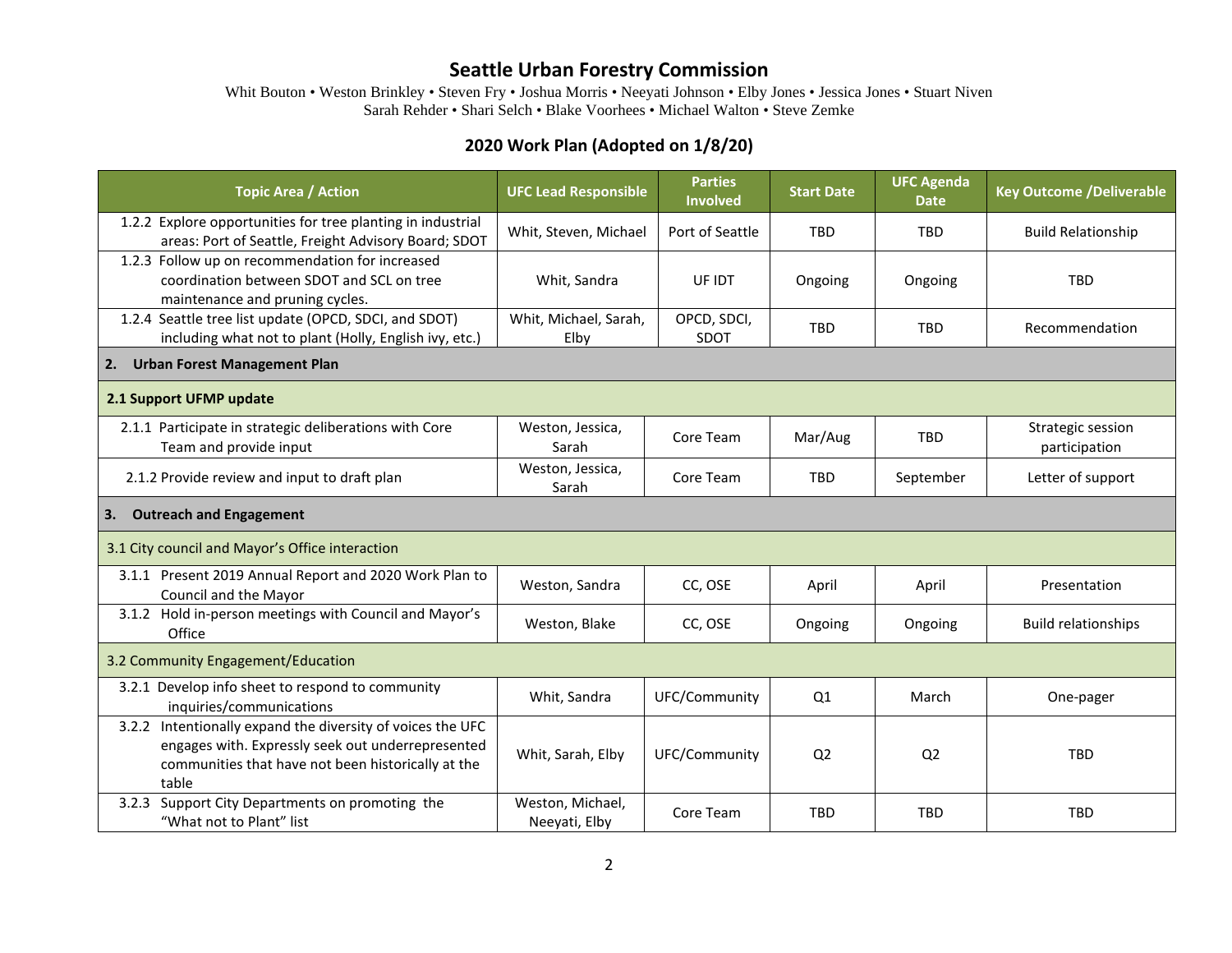Whit Bouton • Weston Brinkley • Steven Fry • Joshua Morris • Neeyati Johnson • Elby Jones • Jessica Jones • Stuart Niven Sarah Rehder • Shari Selch • Blake Voorhees • Michael Walton • Steve Zemke

### **2020 Work Plan (Adopted on 1/8/20)**

|                                                                         | <b>Topic Area / Action</b>                                                                                                                                                                               | <b>UFC Lead Responsible</b>           | <b>Parties</b><br><b>Involved</b> | <b>Start Date</b> | <b>UFC Agenda</b><br><b>Date</b> | <b>Key Outcome /Deliverable</b>   |  |
|-------------------------------------------------------------------------|----------------------------------------------------------------------------------------------------------------------------------------------------------------------------------------------------------|---------------------------------------|-----------------------------------|-------------------|----------------------------------|-----------------------------------|--|
|                                                                         | 3.2.4 Meet with community groups to engage in dialogue<br>about the importance of trees, the UFC role, and<br>community interests/priorities<br>3.2.4.1 Key Arena redevelopment<br>3.2.4.2 Cheasty pilot | Weston, Jessica,<br>Steven, Sarah     | <b>TBD</b>                        | <b>TBD</b>        | <b>TBD</b>                       | <b>TBD</b>                        |  |
| 3.2.5                                                                   | Plan urban forestry outreach and engagement and<br>attend events such as Arbor Day, Green Seattle<br>Day, and Trees for Seattle events                                                                   | Sandra, Neeyati,<br><b>Blake</b>      | UF IDT                            | Ongoing           | Ongoing                          | Participation                     |  |
|                                                                         | 3.2.6 City of Seattle applications and engagement<br>programs                                                                                                                                            | Sandra, Neeyati,<br><b>Blake</b>      | UF IDT                            | Ongoing           | Ongoing                          | Participation                     |  |
| 3.3 Internal Engagement                                                 |                                                                                                                                                                                                          |                                       |                                   |                   |                                  |                                   |  |
| 3.3.1                                                                   | Develop annual calendar to invite City<br>Departments to brief the UFC                                                                                                                                   | Weston, All                           | UF IDT                            | January           | Ongoing                          | <b>Discussion</b>                 |  |
| 3.3.2                                                                   | Introduce the UFC at commission meetings<br>(Planning, Pedestrian, Bike, Parks, MPD Oversight<br>Committee); Neighborhood Council meetings; and<br>public meetings                                       | Weston, All                           | <b>OSE</b>                        | Ongoing           | Ongoing                          | UFC promotion and<br>coordination |  |
| 3.3.3                                                                   | Align UF IDT and UFC's work plan<br>3.3.3.1 Hold annual joint UFC/IDT meeting                                                                                                                            | Weston, Sandra                        | <b>OSE</b>                        | Ongoing           | Ongoing                          | Coordination                      |  |
| 3.4 Engagement with Community Organizations and Urban Forestry Partners |                                                                                                                                                                                                          |                                       |                                   |                   |                                  |                                   |  |
|                                                                         | 3.4.1. Seattle School District. Explore ways to view trees<br>as learning opportunity (vs. liability)                                                                                                    | Weston, Shari                         | SSD, DON, OSE,<br>Assoc's         | <b>TBD</b>        | <b>TBD</b>                       | <b>Build Relationship</b>         |  |
| 3.4.2                                                                   | Washington State Urban and Community Forestry<br>Commission                                                                                                                                              | Weston, Sandra                        | <b>TBD</b>                        | <b>TBD</b>        | <b>TBD</b>                       | <b>Build Relationship</b>         |  |
| 3.4.3                                                                   | UW and community colleges with horticulture<br>programs and landscape architecture.                                                                                                                      | Steven, Michael,<br>Whit, Elby, Shary | <b>TBD</b>                        | <b>TBD</b>        | <b>TBD</b>                       | <b>Build Relationship</b>         |  |
| 3.4.4                                                                   | WA State Department of Transportation                                                                                                                                                                    | Steven                                | SDOT, Parks                       | <b>TBD</b>        | <b>TBD</b>                       | <b>Build Relationship</b>         |  |
| 3.4.5                                                                   | <b>Tilth Alliance</b>                                                                                                                                                                                    | Weston, Steven                        | <b>TBD</b>                        | <b>TBD</b>        | <b>TBD</b>                       | <b>Build Relationship</b>         |  |
| 3.4.6                                                                   | Seattle Green Ways                                                                                                                                                                                       | Weston, Sandra                        | SDOT                              | <b>TBD</b>        | <b>TBD</b>                       | <b>Build Relationship</b>         |  |